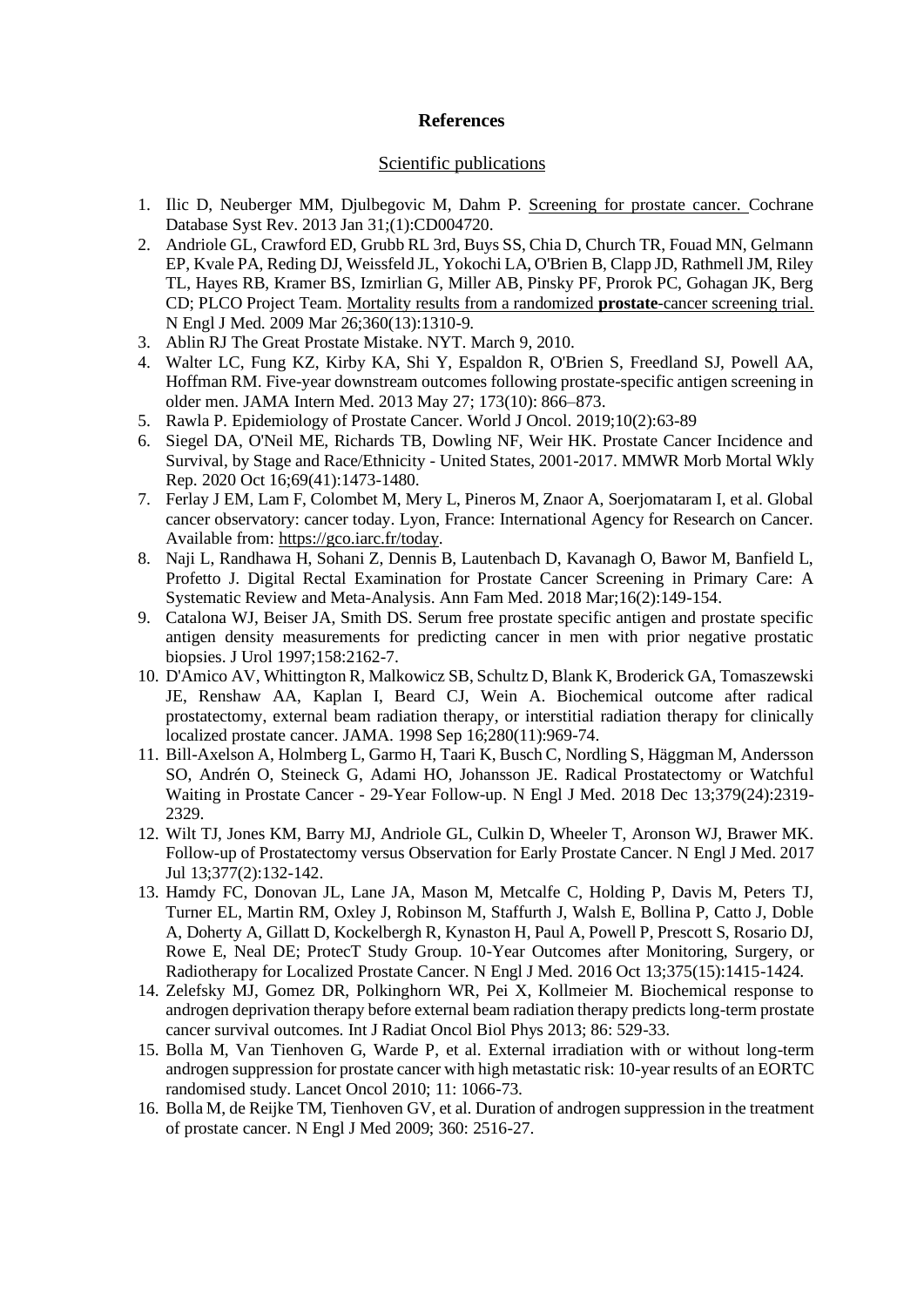- 17. Lam TBL et al. EAU-EANM-ESTRO-ESUR-SIOG Prostate Cancer Guideline Panel Consensus Statements for Deferred Treatment with Curative Intent for Localised Prostate Cancer from an International Collaborative Study (DETECTIVE Study. Eur Urol. 2019 Dec;76(6):790-813.
- 18. Bokhorst LP, Valdagni R, Rannikko A, Kakehi Y, Pickles T, Bangma CH, Roobol MJ; PRIAS study group. A Decade of Active Surveillance in the PRIAS Study: An Update and Evaluation of the Criteria Used to Recommend a Switch to Active Treatment. Eur Urol. 2016 Dec: 70(6): 954-960.
- 19. Van Hemelrijck M et al. Members of the Movember Foundation's Global Action Plan Prostate Cancer Active Surveillance GAP3 consortium. Reasons for Discontinuing Active Surveillance: Assessment of 21 Centres in 12 Countries in the Movember GAP3 Consortium. Eur Urol. 2019 Mar: 75(3): 523-531.
- 20. Liu W, Laitinen S, Khan S, Vihinen M, Kowalski J, Yu G, Chen L, Ewing CM, Eisenberger MA, Carducci MA, Nelson WG, Yegnasubramanian S, Luo J, Wang Y, Xu J, Isaacs WB, Visakorpi T, Bova GS. Copy number analysis indicates monoclonal origin of lethal metastatic prostate cancer. Nat Med. 2009 May;15(5):559-65.
- 21. Haffner MC, Mosbruger T, Esopi DM, Fedor H, Heaphy CM, Walker DA, Adejola N, Gürel M, Hicks J, Meeker AK, Halushka MK, Simons JW, Isaacs WB, De Marzo AM, Nelson WG, Yegnasubramanian S. Tracking the clonal origin of lethal prostate cancer. J Clin Invest. 2013 Nov;123(11):4918-22.
- 22. Eggener SE, Scardino PT, Carroll PR, Zelefsky MJ, Sartor O, Hricak H, Wheeler TM, Fine SW, Trachtenberg J, Rubin MA, Ohori M, Kuroiwa K, Rossignol M, Abenhaim L; International Task Force on Prostate Cancer and the Focal Lesion Paradigm. Focal therapy for localized prostate cancer: a critical appraisal of rationale and modalities. J Urol. 2007 Dec;178(6):2260-7.
- 23. Mozer P, Rouprêt M, Le Cossec C, Granger B, Comperat E, de Gorski A, Cussenot O, Renard-Penna R. First round of targeted biopsies using magnetic resonance imaging/ultrasonography fusion compared with conventional transrectal ultrasonography-guided biopsies for the diagnosis of localised prostate cancer. BJU Int. 2015 Jan;115(1):50-7.
- 24. Freifeld Y, Xi Y, Passoni N, Woldu S, Hornberger B, Goldberg K, Bagrodia A, Raj G, Margulis V, Cadeddu JA, Lotan Y, Francis F, Pedrosa I, G Roehrborn C, Costa DN. Optimal sampling scheme in men with abnormal multiparametric MRI undergoing MRI-TRUS fusion prostate biopsy. Urol Oncol. 2019 Jan;37(1):57-62
- 25. Garcia-Barreras S, Sanchez-Salas R, Sivaraman A, Barret E, Secin F, Nunes-Silva I, Linares-Espinós E, Rozet F, Galiano M, Cathelineau X. Comparative Analysis of Partial Gland Ablation and Radical Prostatectomy to Treat Low and Intermediate Risk Prostate Cancer: Oncologic and Functional Outcomes. J Urol. 2018 Jan;199(1):140-146.
- 26. Azzouzi AR, Vincendeau S, Barret E, Cicco A, Kleinclauss F, van der Poel HG, Stief CG, Rassweiler J, Salomon G, Solsona E, Alcaraz A, Tammela TT, Rosario DJ, Gomez-Veiga F, Ahlgren G, Benzaghou F, Gaillac B, Amzal B, Debruyne FM, Fromont G, Gratzke C, Emberton M; PCM301 Study Group. [Padeliporfin vascular-targeted photodynamic therapy versus active](https://pubmed.ncbi.nlm.nih.gov/28007457/)  [surveillance in men with low-risk prostate cancer \(CLIN1001 PCM301\): an open-label, phase](https://pubmed.ncbi.nlm.nih.gov/28007457/)  [3, randomised controlled trial.](https://pubmed.ncbi.nlm.nih.gov/28007457/) Lancet Oncol. 2017 Feb;18(2):181-191.
- 27. High Intensity Focalized Ultrasound for the treatment of localized prostate cancer. Haute Autorité de Santé / Department of Medical and Surgical Procedures Assessment / December 2010
- 28. Azzouzi AR, Lebdai S, Benzaghou F, Stief C. Vascular-targeted photodynamic therapy with TOOKAD® Soluble in localized prostate cancer: standardization of the procedure. World J Urol. 2015 Jul;33(7):937-44.
- 29. Tookad Early Prostate Cancer Clinical Team Received the Inaugural Tayyaba Hasan IMPACT Award at the 17th World Congress of the International Photodynamic Association.https://ph.news.yahoo.com/tookad-early-prostate-cancer-clinical-171959711.html
- 30. Azzouzi AR, Barret E, Bennet J, Moore C, Taneja S, Muir G, Villers A, Coleman J, Allen C, Scherz A, Emberton M. TOOKAD® Soluble focal therapy: pooled analysis of three phase II studies assessing the minimally invasive ablation of localized prostate cancer. World J Urol. 2015 Jul;33(7):945-53.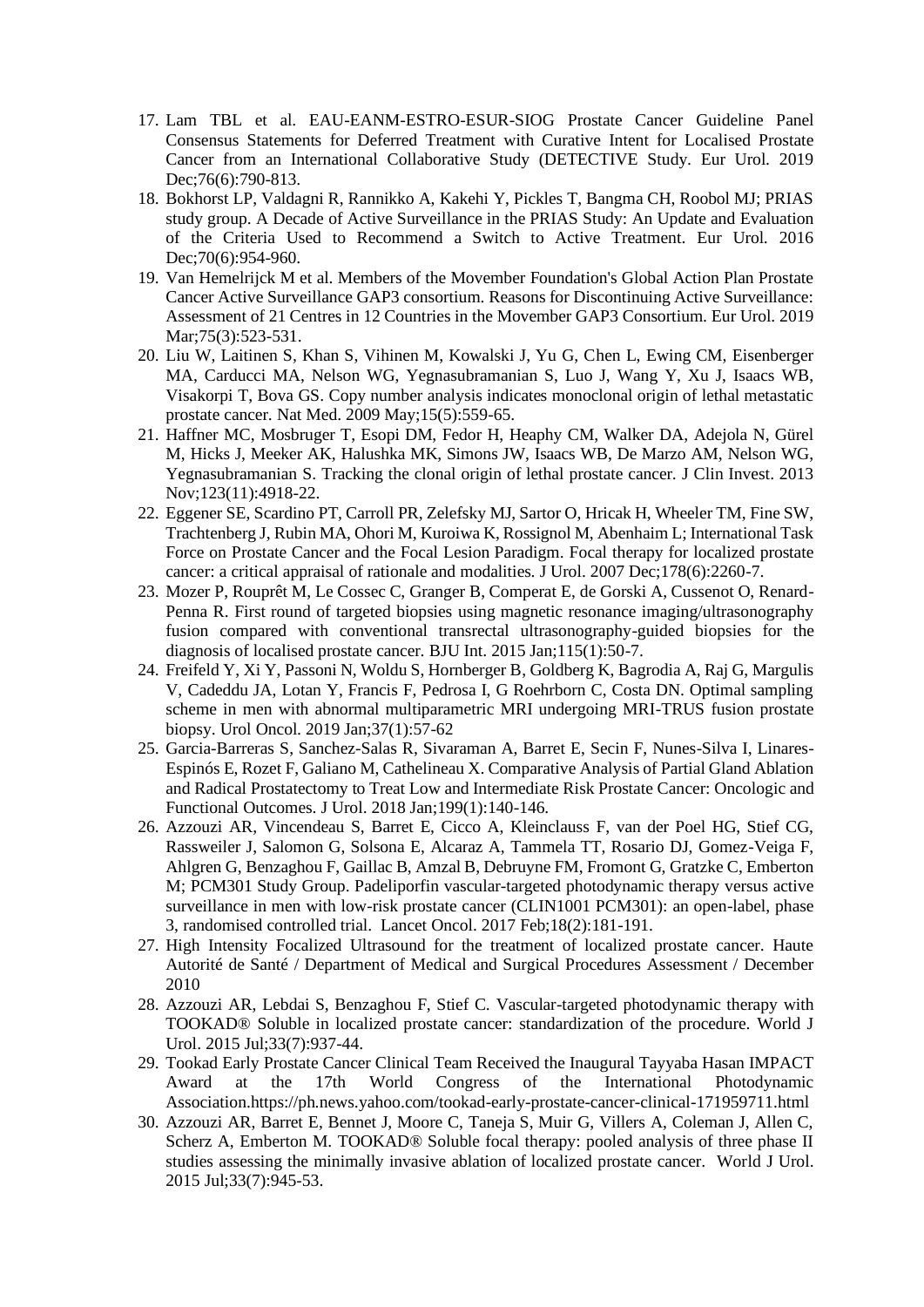- 31. Rodriguez-Rivera JA, Rodriguez-Lay R, Zegarra-Montes L, Benzaghou F, Gaillac B, Azzouzi AR, Reis LO, Palma P. Expanding indication of padeliporfin (WST11) vascular-targeted photodynamic therapy: results of prostate cancer Latin-American multicenter study. Actas Urol Esp. 2018 Dec;42(10):632-638.
- 32. Guillaumier S, Peters M, Arya M, Afzal N, Charman S, Dudderidge T, Hosking-Jervis F, Hindley RG, Lewi H, McCartan N, Moore CM, Nigam R, Ogden C, Persad R, Shah K, van der Meulen J, Virdi J, Winkler M, Emberton M, Ahmed HU. A Multicentre Study of 5-year Outcomes Following Focal Therapy in Treating Clinically Significant Nonmetastatic Prostate Cancer. Eur Urol. 2018 Oct;74(4):422-429.
- 33. Shah TT, Peters M, Eldred-Evans D, Miah S, Yap T, Faure-Walker NA, Hosking-Jervis F, Thomas B, Dudderidge T, Hindley RG, McCracken S, Greene D, Nigam R, Valerio M, Minhas S, Winkler M, Arya M, Ahmed HU. Early-Medium-Term Outcomes of Primary Focal Cryotherapy to Treat Nonmetastatic Clinically Significant Prostate Cancer from a Prospective Multicentre Registry. Eur Urol. 2019 Jul;76(1):98-105
- 34. Ward JF, Jones JS. Focal cryotherapy for localized prostate cancer: a report from the national Cryo On-Line Database (COLD) Registry. BJU Int. 2012 Jun;109(11):1648-54.
- 35. Murray KS, Ehdaie B, Musser J, Mashni J, Srimathveeravalli G, Durack JC, Solomon SB, Coleman JA. Pilot Study to Assess Safety and Clinical Outcomes of Irreversible Electroporation for Partial Gland Ablation in Men with Prostate Cancer. J Urol. 2016 Sep;196(3):883-90.
- 36. Collettini F, Enders J, Stephan C, Fischer T, Baur ADJ, Penzkofer T, Busch J, Hamm B, Gebauer B. Image-guided Irreversible Electroporation of Localized Prostate Cancer: Functional and Oncologic Outcomes. Radiology. 2019 Jul;292(1):250-257.
- 37. Tannock IF, de Wit R, Berry WR, Horti J, Pluzanska A, Chi KN, Oudard S, Théodore C, James ND, Turesson I, Rosenthal MA, Eisenberger MA; Docetaxel plus prednisone or mitoxantrone plus prednisone for advanced prostate cancer. TAX 327 Investigators. N Engl J Med. 2004 Oct 7;351(15):1502-12.
- 38. de Bono JS, Oudard S, Ozguroglu M, Hansen S, Machiels JP, Kocak I, Gravis G, Bodrogi I, Mackenzie MJ, Shen L, Roessner M, Gupta S, Sartor AO; TROPIC Investigators. Prednisone plus cabazitaxel or mitoxantrone for metastatic castration-resistant prostate cancer progressing after docetaxel treatment: a randomised open-label trial. Lancet. 2010 Oct 2;376(9747):1147- 54
- 39. Sweeney CJ, Chen YH, Carducci M, Liu G, Jarrard DF, Eisenberger M, Wong YN, Hahn N, Kohli M, Cooney MM, Dreicer R, Vogelzang NJ, Picus J, Shevrin D, Hussain M, Garcia JA, DiPaola RS. Chemohormonal Therapy in Metastatic Hormone-Sensitive Prostate Cancer. N Engl J Med. 2015 Aug 20;373(8):737-46.
- 40. Beer TM, Armstrong AJ, Rathkopf DE, Loriot Y, Sternberg CN, Higano CS, Iversen P, Bhattacharya S, Carles J, Chowdhury S, Davis ID, de Bono JS, Evans CP, Fizazi K, Joshua AM, Kim CS, Kimura G, Mainwaring P, Mansbach H, Miller K, Noonberg SB, Perabo F, Phung D, Saad F, Scher HI, Taplin ME, Venner PM, Tombal B; PREVAIL Investigators. Enzalutamide in metastatic prostate cancer before chemotherapy. N Engl J Med. 2014 Jul 31;371(5):424-33.
- 41. de Bono JS, Logothetis CJ, Molina A, Fizazi K, North S, Chu L, Chi KN, Jones RJ, Goodman OB Jr, Saad F, Staffurth JN, Mainwaring P, Harland S, Flaig TW, Hutson TE, Cheng T, Patterson H, Hainsworth JD, Ryan CJ, Sternberg CN, Ellard SL, Fléchon A, Saleh M, Scholz M, Efstathiou E, Zivi A, Bianchini D, Loriot Y, Chieffo N, Kheoh T, Haqq CM, Scher HI; COU-AA-301 Investigators. Abiraterone and increased survival in metastatic prostate cancer. N Engl J Med. 2011 May 26;364(21):1995-2005.
- 42. Ryan CJ, Smith MR, de Bono JS, Molina A, Logothetis CJ, de Souza P, Fizazi K, Mainwaring P, Piulats JM, Ng S, Carles J, Mulders PF, Basch E, Small EJ, Saad F, Schrijvers D, Van Poppel H, Mukherjee SD, Suttmann H, Gerritsen WR, Flaig TW, George DJ, Yu EY, Efstathiou E, Pantuck A, Winquist E, Higano CS, Taplin ME, Park Y, Kheoh T, Griffin T, Scher HI, Rathkopf DE; COU-AA-302 Investigators. Abiraterone in metastatic prostate cancer without previous chemotherapy. N Engl J Med. 2013 Jan 10;368(2):138-48.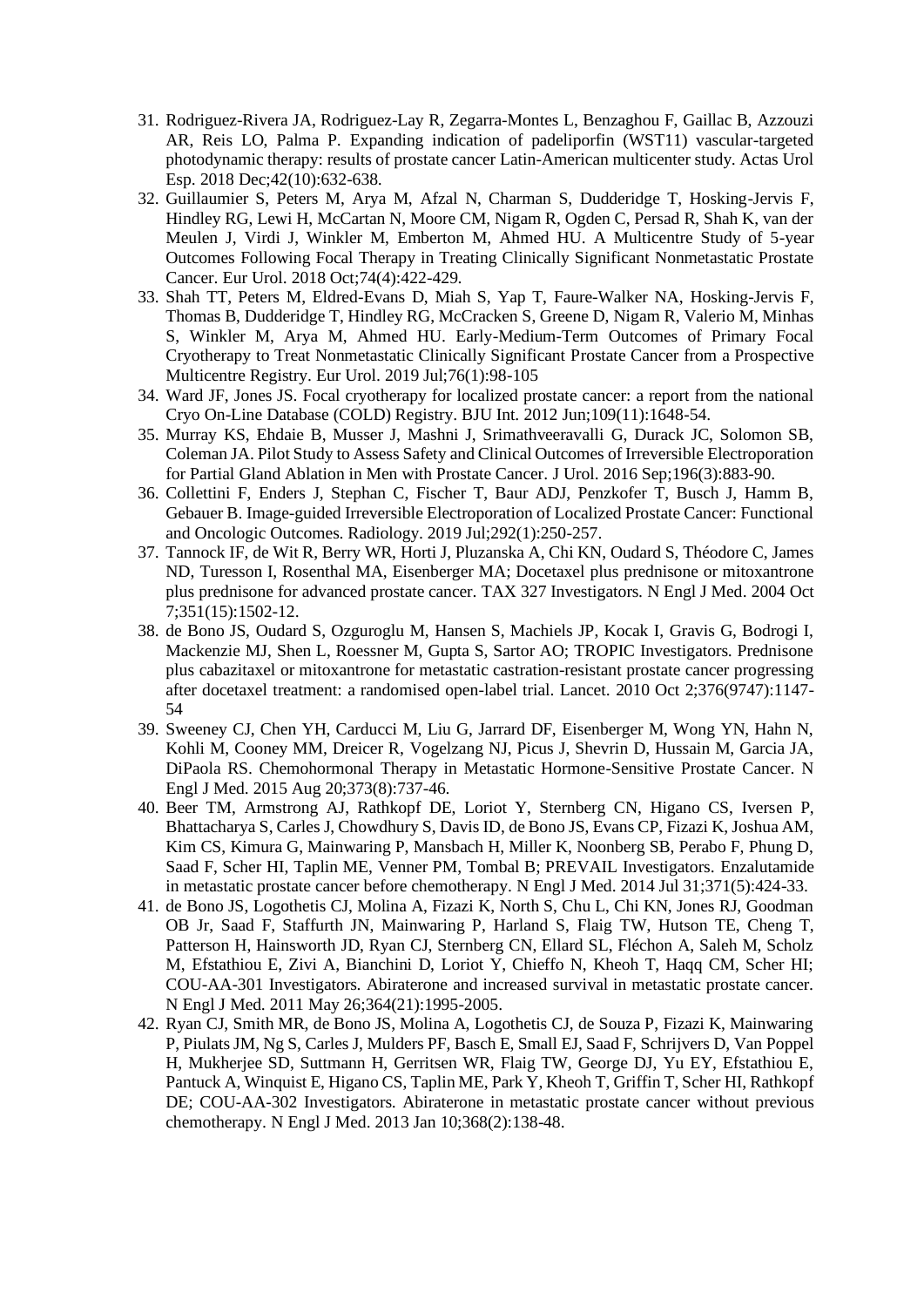- 43. Scher HI, Fizazi K, Saad F, Taplin ME, Sternberg CN, Miller K, de Wit R, Mulders P, Chi KN, Shore ND, Armstrong AJ, Flaig TW, Fléchon A, Mainwaring P, Fleming M, Hainsworth JD, Hirmand M, Selby B, Seely L, de Bono JS. Increased survival with enzalutamide in prostate cancer after chemotherapy. AFFIRM Investigators. N Engl J Med. 2012 Sep 27;367(13):1187- 97.
- 44. Hussain M, Mateo J, Fizazi K, Saad F, Shore N, Sandhu S, Chi KN, Sartor O, Agarwal N, Olmos D, Thiery-Vuillemin A, Twardowski P, Roubaud G, Özgüroğlu M, Kang J, Burgents J, Gresty C, Corcoran C, Adelman CA, de Bono J; PROfound Trial Investigators. Survival with Olaparib in Metastatic Castration-Resistant Prostate Cancer. N Engl J Med. 2020 Dec 10;383(24):2345- 2357.
- 45. Lebastchi AH, George AK, Polascik TJ, Coleman J, de la Rosette J, Turkbey B, Wood BJ, Gorin MA, Sidana A, Ghai S, Tay KJ, Ward JF, Sanchez-Salas R, Muller BG, Malavaud B, Mozer P, Crouzet S, Choyke PL, Ukimura O, Rastinehad AR, Pinto PA. Standardized Nomenclature and Surveillance Methodologies After Focal Therapy and Partial Gland Ablation for Localized Prostate Cancer: An International Multidisciplinary Consensus. Eur Urol. 2020 Sep;78(3):371- 378.
- 46. van der Poel HG, van den Bergh RCN, Briers E, Cornford P, Govorov A, Henry AM, Lam TB, Mason MD, Rouvière O, De Santis M, Willemse PM, van Poppel H, Mottet N. Focal Therapy in Primary Localised Prostate Cancer: The European Association of Urology Position in 2018. Eur Urol. 2018 Jul;74(1):84-91.
- 47. Weinstock C, Suzman D, Kluetz P, Baxley J, Viviano C, Ibrahim A, Jarow J, Sridhara R, Liu K, Carroll P, Eggener S, Hu JC, Hussain M, King M, Klein E, Kungel T, Makarov D, Pinto PA, Rini B, Roach M, Sandler H, Schlegel PN, Song D, Goldberg K, Pazdur R, Beaver JA. Development of Treatments for Localized Prostate Cancer in Patients Eligible for Active Surveillance: U.S. Food and Drug Administration Oncology Center of Excellence Public Workshop. J Urol. 2020 Jan;203(1):115-119.
- 48. Valerio M, Emberton M, Ahmed HU. Re: Henk G. van der Poel, Roderick C.N. van den Bergh, Erik Briers, et al. Focal Therapy in Primary Localised Prostate Cancer: The European Association of Urology Position in 2018. Eur Urol 2018;74:84-91. Eur Urol. 2019 Feb;75(2):e21-e22.
- 49. Lebdai S, Gigoux M, Alvim R, Somma A, Nagar K, Azzouzi AR, Cussenot O, Merghoub T, Wolchok JD, Scherz A, Kim K, Coleman J. Potentiating vascular-targeted photodynamic therapy through CSF-1R modulation of myeloid cells in a preclinical model of prostate cancer. Oncoimmunology. 2019 Mar 28;8(6):e1581528.

## Tables

Table 1 : The tumour (T) parameter of the TNM classification of prostate cancer

Table 2 : Acceptable range of PSA related to age

Table 3 : Probability of prostate cancer according to PSA blood test (source : EAU guidelines 2020)

Table 4 : Prostate cancer detection rates by mpMRI based on tumour volume and ISUP classification (source : EAU guidelines 2020)

Table 5 : ISUP prostate cancer grade groups in correlation with the Gleason score grading

Table 6 : No Difference in oncological or incontinence/erectile dysfunction results between open/laparoscopic/robotic approach (source : EAU guidelines 2020)

Table 7 : Recommendations of the EAU regarding the indication of radical prostatectomy in the different risk groups (source : EAU guidelines 2020)

Table 8 : Strong scientific evidence of the absence of efficacy of radical treatments compared to simple surveillance on mortality (source : EAU guidelines 2020)

Table 9 : Mortality rate after radical prostatectomy in the 3 most reliable studies in the field (source : EAU guidelines 2020)

Table 10 : Recommendations of the EAU regarding the indication of EBRT or HRT in the different risk groups (source : EAU guidelines 2020)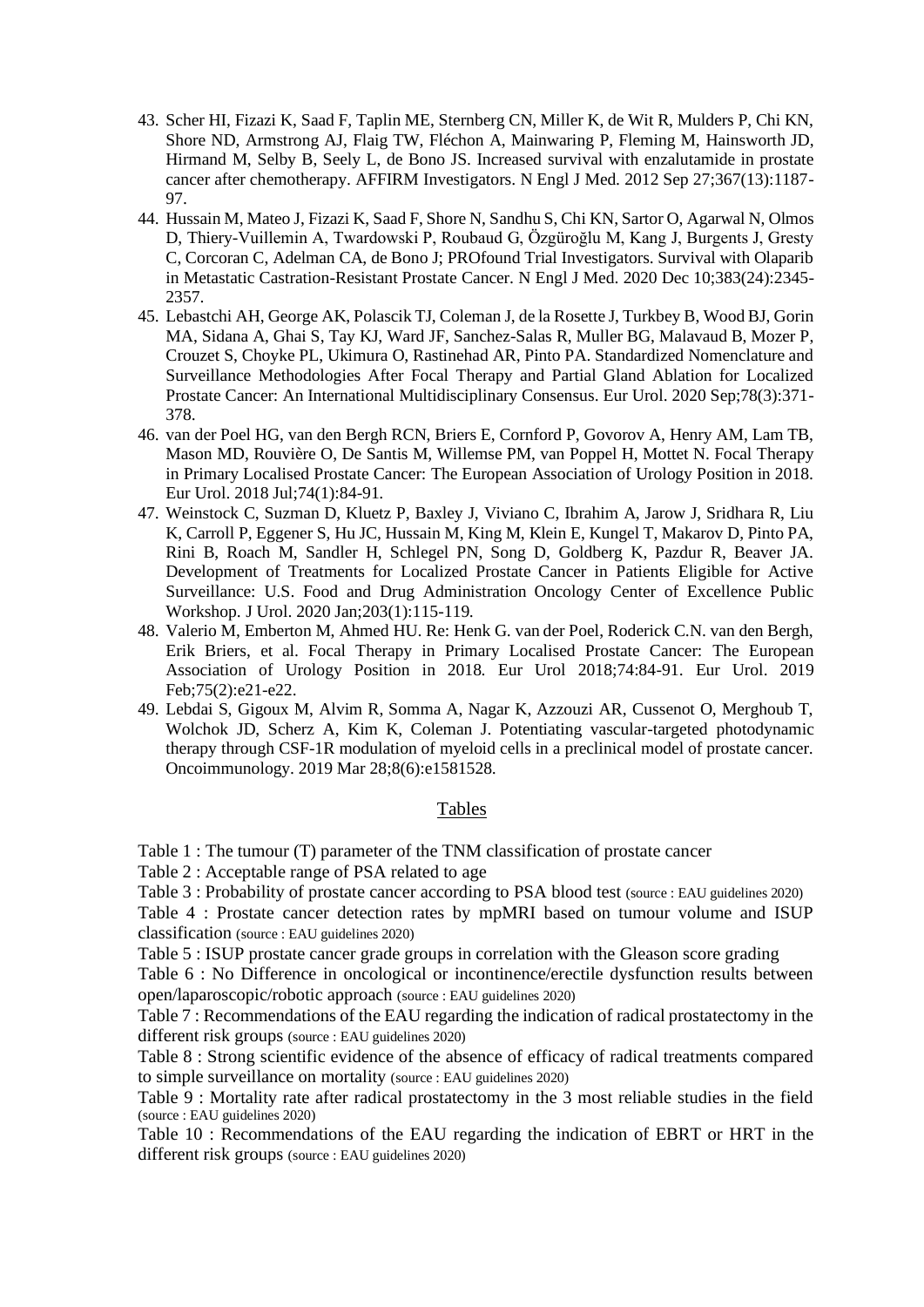Table 11 : Efficacy and toxicity results of the main EBRT RCTs

Table 12 : Recommendations of the EAU regarding the indication of brachytherapy in the different risk groups (source : EAU guidelines 2020)

Table 13 : Results of LDR brachytherapy (source : EAU guidelines 2020)

Table 14 : Results of combined radiation therapies EBRT + HDR brachytherapy

Table 15 : Differences between the active surveillance and watchful waiting (source EAU 2020)

Table 16 : Active surveillance criteria according to different institutions or learned societies

Table 17 : Recommendations of the EAU regarding the indications of AS in the LR and IR risk groups (source : EAU guidelines 2020)

Table 18 : Cancer Specific Survival (CSS) and Overall Survival (OS) results in active surveillance at 10 years (source EAU 2020)

Table 19 : d'Amico classification updated

### Pictures

Picture 1 : Pathological constitution of the normal prostatic gland

Picture 2 : The chesnut is a very common comparison to the prostatic gland size and shape

Picture 3 : With age an increasing prostate size is the rule not the exception

Picture 4 : Urinary sphincter immediately underneath the prostate (by B. Batard)

Picture 5 : Neuro-vascular bundles (NVB) running posteriorly alongside the prostate. In 75% the NVBs are bilaterally well-delimited and dissectable, and in 25% the NVBs are spread and impossible to preserve. Before an ablation of the prostate, the NVBs anatomy is not predictable (by B. Batard)

Picture 6 : Zonal anatomy according to Mc Neal description

Picture 7 : Transversal cross sectional view of the different zones of the prostate

Picture 8 : 3D sagittal cross sectional view of the different zones of the prostate

Picture 9 : Molecular composition of testosterone

Picture 10 : 3D molecular structure of the androgen-receptor

Picture 11 : Different definitions of prostate cancer according to Pr O. Cussenot

Picture 12 : A thoughtful sentence

Picture 13 : Worldwide incidence and mortality rates (source WHO)

Picture 14 : The important role of age in the mortality rate due to prostate cancer

Picture 15 : Cussenot-Tassin hereditary transmission model (by courtesy of Pr O. Cussenot)

Picture 16 : a) Digital rectal examination on a sagittal anatomical view (by B. Batard)

b) Presence of the tumour into the prostate according to the T stage

Picture 17 : 3D molecular structure of the Prostatic Specific Antigen (PSA)

Picture 18 : Transrectal ultrasound (TRUS) with the immediate proximity of the prostate to the US probe (by B. Batard)

Picture 19 : Axial T2W sequence (by courtesy of Dr F. Tobolski - Integratome)

Picture 20 : DWI sequence (by courtesy of Dr F. Tobolski - Integratome)

Picture 21 : DCE sequence (by courtesy of Dr F. Tobolski - Integratome)

Picture 22 : PIRADS 1 to 5 illustration (by courtesy of Dr P. Steiger - Klinik Beau-Site)

Picture 23 : A superconducting magnet with a spatial resolution of about 0.1 mm compared to 1 mm today

Picture 24 : A first milestone in the prostate imaging approach (Liddell HT et al. J. Urol. 1986)

Picture 25 : Application of an enema few hours before the biospy procedure (by B. Batard)

Picture 26 : Antibioprophylaxia to reduce the risk of acute prostatitis - To take orally 1-2 hours or intravenously just before the biopsy

Picture 27 : a) Transrectal xylocaine injection into the prostate-seminal vesicle angle b) Transperineal xylocaine injection under the perineal skin (by B. Batard)

Picture 28 : Lateral decubitus position - only for transrectal biopsies

Picture 29 : 12 spots scheme applied without distinction amongst patients

Picture 30 : EAU first biopsy set scheme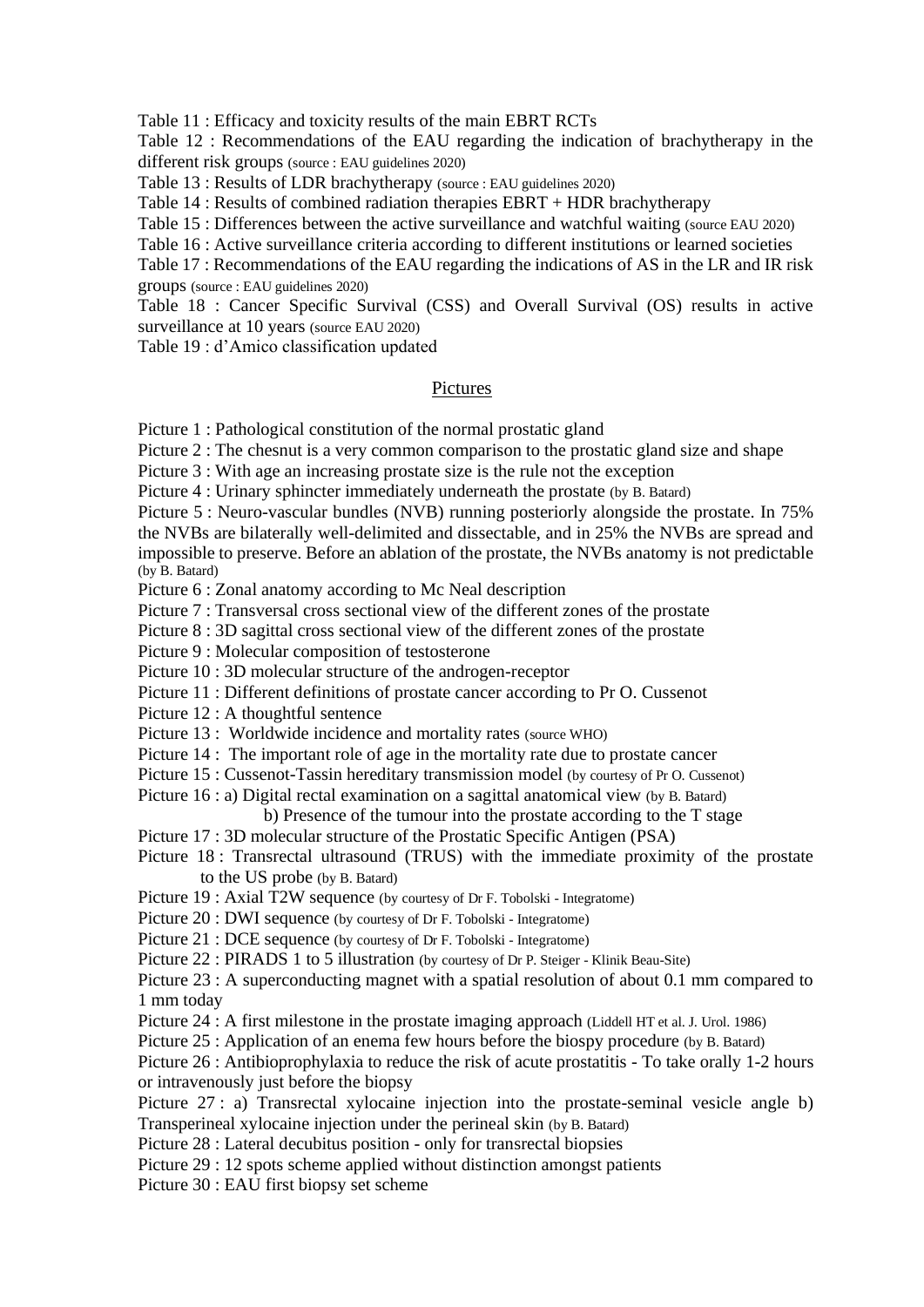Picture 31 : 3D prostate with unreached anterior lesion (in brown)

Picture 32 : High resolution targeted biopsy procedure based on a MRI/US fusion system

Picture 33 : Biopsy gun with a Tru-cut needle

Picture 34 : Sagittal view of transperineal targeted biopsies (by B. Batard)

Picture 35 : Ginsburg protocol scheme (source : European Urology)

Picture 36 : The d'Amico classification with the risk of recurrence

Picture 37 : The first radical prostatectomy at the John Hopkins Hospital (Baltimore, US) and the concomitant publication of the first serie of 4 cases

Picture 38 bis : Surgical site of a perineal radical prostatectomy

Picture 39 : Barré-Chauveau technique - Santorini plexus + urethral section

Picture 40 : Laparoscopic installation with abdominal positioning of trocards

Picture 41 : Ablation of the prostate with immediate proximity of the urinary sphincter explaining the incontinence rate (by B. Batard)

Picture 42 : The Theratron junior a Cobalt-60 radiation therapy equipment in use in the 50's

Picture 43 : Three-dimensional conformal radiation therapy (3D-CRT) radiation fields

Picture 44 : Intensity modulated radiation therapy (IMRT) radiation fields

Picture 45 : Stereotaxic body radiation therapy (SBRT) radiation fields

Picture 46 : In 1911 the Pasteau-Degrais technique in Paris

Picture 47 : Drawing of the Barringer interstitial technique in the MSKCC (1924)

Picture 48 : Needle placement for permanent seeds during a LDR brachytherapy procedure (by B. Batard)

49 : Active surveillance protocols are based on the ancient diagnostic triad

50 : Reasons and proportions of discontinuation of active surveillance (source : Movember GAP3 Consortium)

Picture 51 : Multifocal prostate cancer lesions on mpMRI (by courtesy of Dr F. Tobolski - Integratome)

Picture 52 : Multifocal prostate cancer with a more important lesion of the right lobe

Picture 53 : The index lesion is the most important lesion and leads the prognosis of the disease Picture 54 : Metastatic spread of the disease starting from the index lesion (in black) while the other lesion plays (yellow and green) a secondary role. The mechanism of metastasis spread is either direct from the prostate or indirect by a first metastase which will latter spread. (source : Liu W. Nat. Med. 2009)

Picture 55 : Percutaneous CT scan-guided ablation of a kidney tumour by cryotherapy

Picture 56 : Prostate biopsy mapping record

Picture 57 : MRI at day-7 of an hemi-ablation of the right lobe

Picture 58 : Sagittal view of the installation during the illumination phase

Picture 59 : Lancet Oncology publication February 2017 - Level 1 scientific evidence

Picture  $60$ : From the laser activation of Tookad® to the cells death

Picture 61 : Compilation of titles of Prostate Photodynamic Therapy-related scientific articles

Picture 62 : The accuracy of the necrosis by the Prostate Photodynamic Therapy Technique

Picture 63 : The protective role of the capsule on the integrity of the erectile nerves

Picture 64 : The HIFU device contains 2 transducers : low-intensity for the imaging and highenergy for the treatment

Picture 65 : The Joule-Thompson effect

Picture 66 : The production of iceball at the tip of cryoprobes

Picture 67 : Biological effect of cryotherapy on cells and targeted tissue

Picture 68 : Sagittal view of a cryotherapy procedure with intraprostatic iceballs

Picture 69 : Disruption of the cell membrane by electroporation (adapted from Tsong TY. Biophys J 1991)

Picture 70 : Sagittal view of the IRE installation and needle-like electrodes placement (by B. Batard)

Picture 71 : Placement of the needle-like electrodes according to the triangulation method

Picture 72 : Milestones of systemic treatments in advanced prostate cancer

Picture 73 : Publication princeps of C. Huggins and C.V. Hodges in Cancer Research in 1941

Picture 74 : The hypothalamus pituitary gland axis

Picture 75 : Port a catheter on the right breast